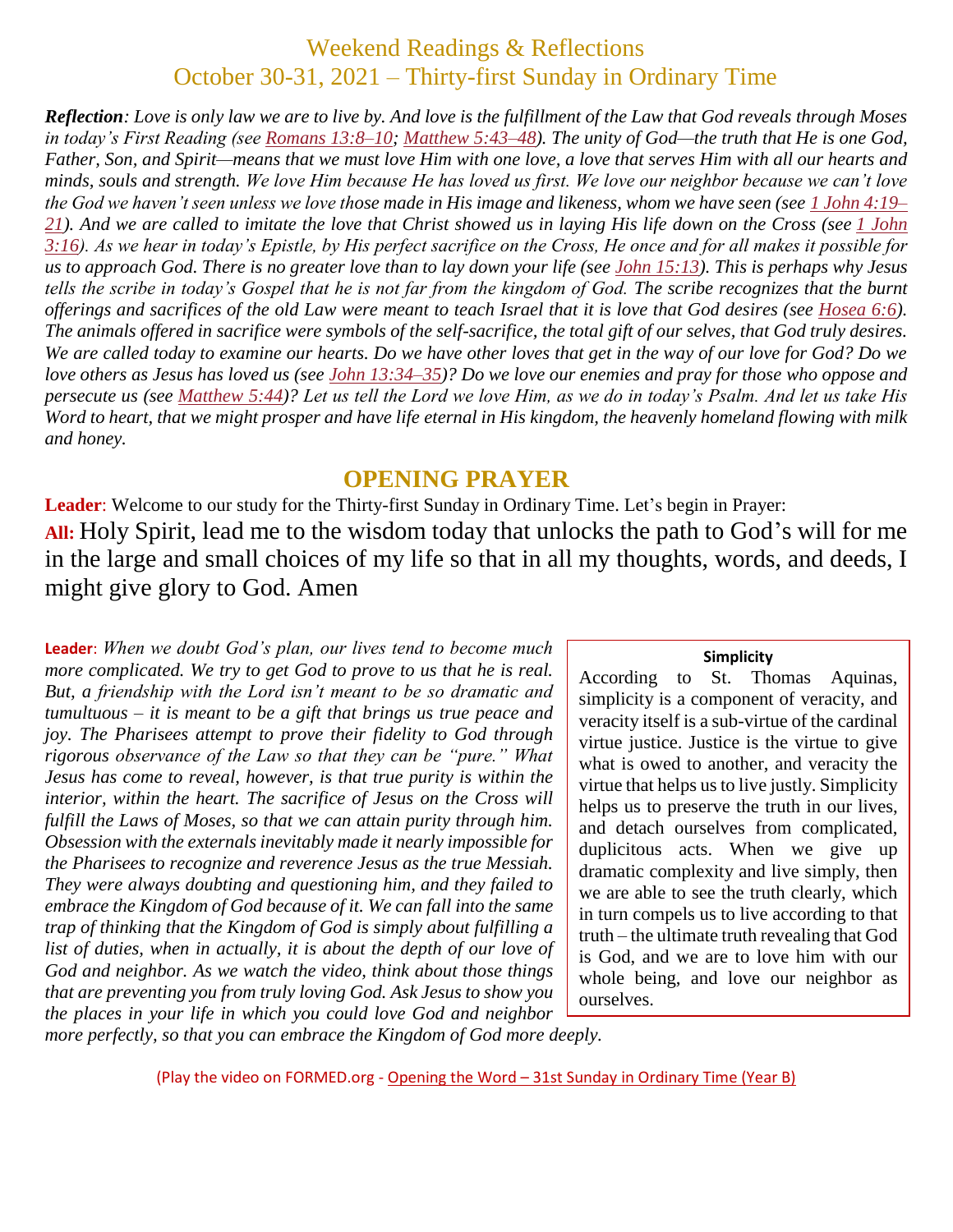## **FIRST READING** ~ Deuteronomy 6:2-6 ~

Moses spoke to the people, saying: "Fear the LORD, your God, and keep, throughout the days of your lives, all his statutes and commandments which I enjoin on you, and thus have long life. Hear then, Israel, and be careful to observe them, that you may grow and prosper the more, in keeping with the promise of the LORD, the God of your fathers, to give you a land flowing with milk and honey. "Hear, O Israel! The LORD is our God, the LORD alone! Therefore, you shall love the LORD, your God, with all your heart, and with all your soul, and with all your strength. Take to heart these words which I enjoin on you today."

*The Book of Deuteronomy (second law) is a summary of God's teachings to help guide God's people as they leave the desert and enter their new and promised home-land Israel. Moses reminds them they have been looked after and loved so beautifully that the only proper response to God is to return love. 'Love your God with all your heart'.* 

- *Have you taken into your heart God's love and care for you? What does "to love God with one's whole being" mean to you? What is it that hinders you from loving God with your whole mind and heart? What hinders you from loving your neighbor? Jewish people still treasure this 'command' to hear and remember. Devout Jews wear this prayer in little prayer containers (phylacteries) on their wrist and forehead, pray it morning and evening, and have a container at the doorway of their home which they touch to remind them to love God who loved them.*
- *How could you be reminded of God's love each day? Where could you put a crucifix so that it is a daily visible and touchable reminder as you come and go in and out of your home?*

**SECOND READING** ~ 2 Hebrews 7:23-28 ~ Brothers and sisters: The Levitical priests were many because they were prevented by death

from remaining in office, but Jesus, because he remains forever, has a priesthood that does not pass away. Therefore, he is always able to save those who approach God through him, since he lives forever to make intercession for them. It was fitting that we should have such a high priest: holy, innocent, undefiled, separated from sinners, higher than the heavens. He has no need, as did the high priests, to offer sacrifice day after day, first for his own sins and then for those of the people; he did that once for all when he offered himself. For the law appoints men subject to weakness to be high priests, but the word of the oath, which was taken after the law, appoints a son, who has been made perfect forever.

*The Letter to the Hebrews is written for Jewish Christians who are struggling and tempted to return to the practices of the temple, the laws, the sacrifices. Jesus is shown to be the true and perfect high priest who will never die and whose sacrifice on the cross forgives once and for all.* 

 *Do you ever think something else needs to be done to forgive you? Make you acceptable? Do you find yourself holding God's love at arm's length until you become perfect by your own actions? What practices or traditions do you long for that used to make you feel well?*

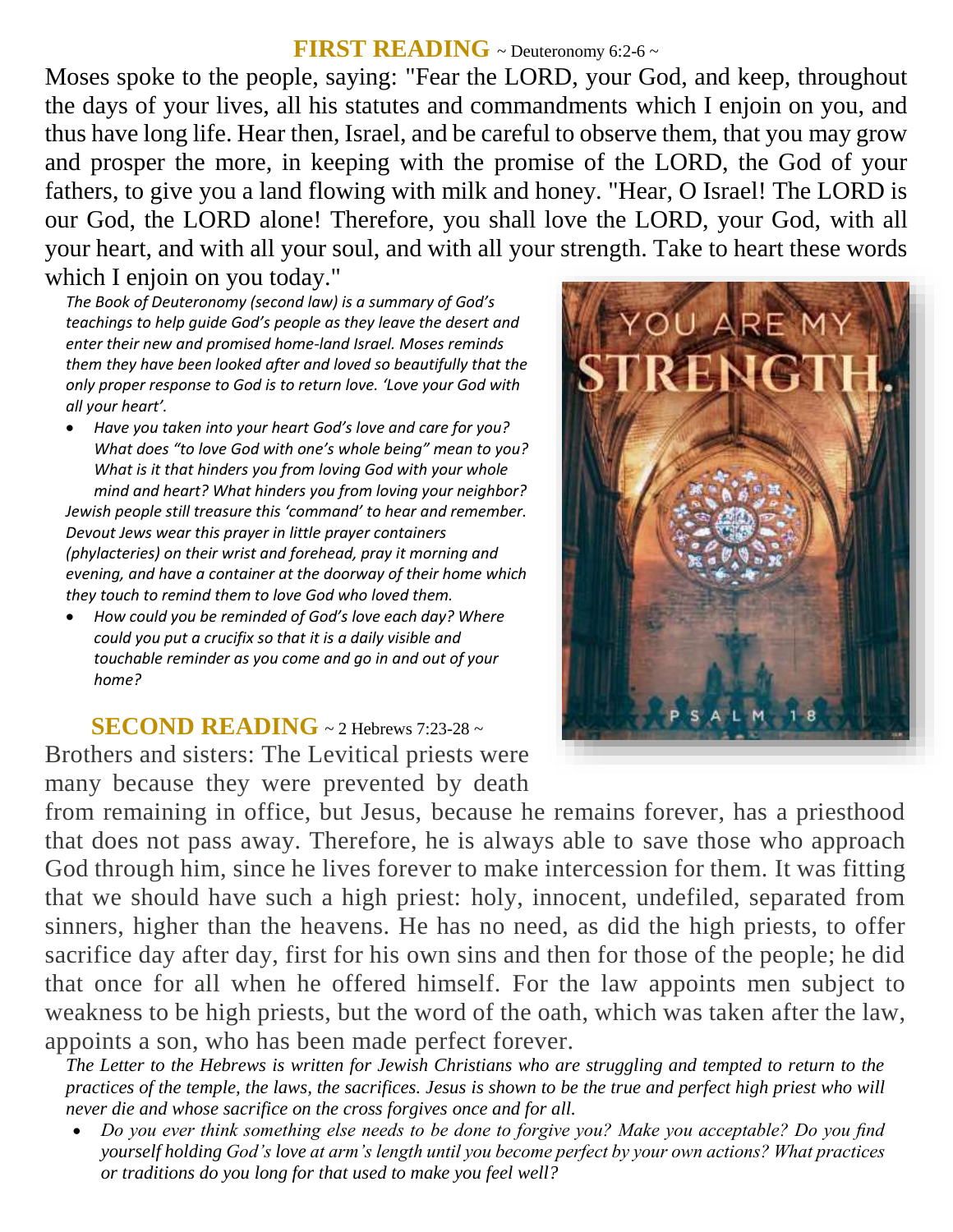One of the scribes came to Jesus and asked him, "Which is the first of all the commandments?" Jesus replied, "The first is this: Hear, O Israel! The Lord our God is Lord alone! You shall love the Lord your God with all your heart, with all your soul, with all your mind, and with all your strength. The second is this: You shall love your neighbor as yourself. There is no other commandment greater than these." The scribe said to him, "Well said, teacher. You are right in saying, 'He is One and there is no other than he.' And 'to love him with all your heart, with all your understanding, with all your strength, and to love your neighbor as yourself' is worth more than all burnt offerings and sacrifices." And when Jesus saw that he answered with understanding, he said to him, "You are not far from the kingdom of God." And no one dared to ask him any more questions.

*Jesus is now in Jerusalem. He has chased out money changers from the Temple, had arguments with Pharisees and Scribes. Today a frequent faith question is discussed. Jews believed that 613 laws were developed from the 10 commandments. Living all these laws put one in right relationship with God. Scribes who were teachers of the laws especially to the younger generation were often asked: Make it simple? Which is the greatest? Jesus quotes from Dt 6, 4 (1st Reading) but also adds Lev 19,18 – care of the poor (check out Lev 19.9-17). 613 becomes 2.* 

 *How do you move from love of God on Sunday to love of God on Monday? Do you find it easy to separate love of God from love of neighbor? How do you see this in your life? In the Church?*

*The Prophets of the Old Testament constantly pointed out the ease at which people worshipped in the temple with burnt offerings and sacrifices but did not love their neighbor shown by helping others in need. Love of God draws me into a relationship with all whom God loves. God painfully wishes our love to be extended to*  lift up the lowest and forgotten in society. Imagine entering a home for dinner and saying nice words at the *table. Upon leaving the house, kicking the children and scratching the host's car. The scribe agrees with Jesus. But Jesus says things are still incomplete: you are not far from the Kingdom of God. Close but not there yet! Your head is on board but is your life going to truly show direct action linking God AND Neighbor?* 

- *The crowd stayed silent. Why? What would it involve to actually live and love neighbor as your own flesh and blood?*
- *What part of the Gospel stood out the most for you? How can you put this into practice?*